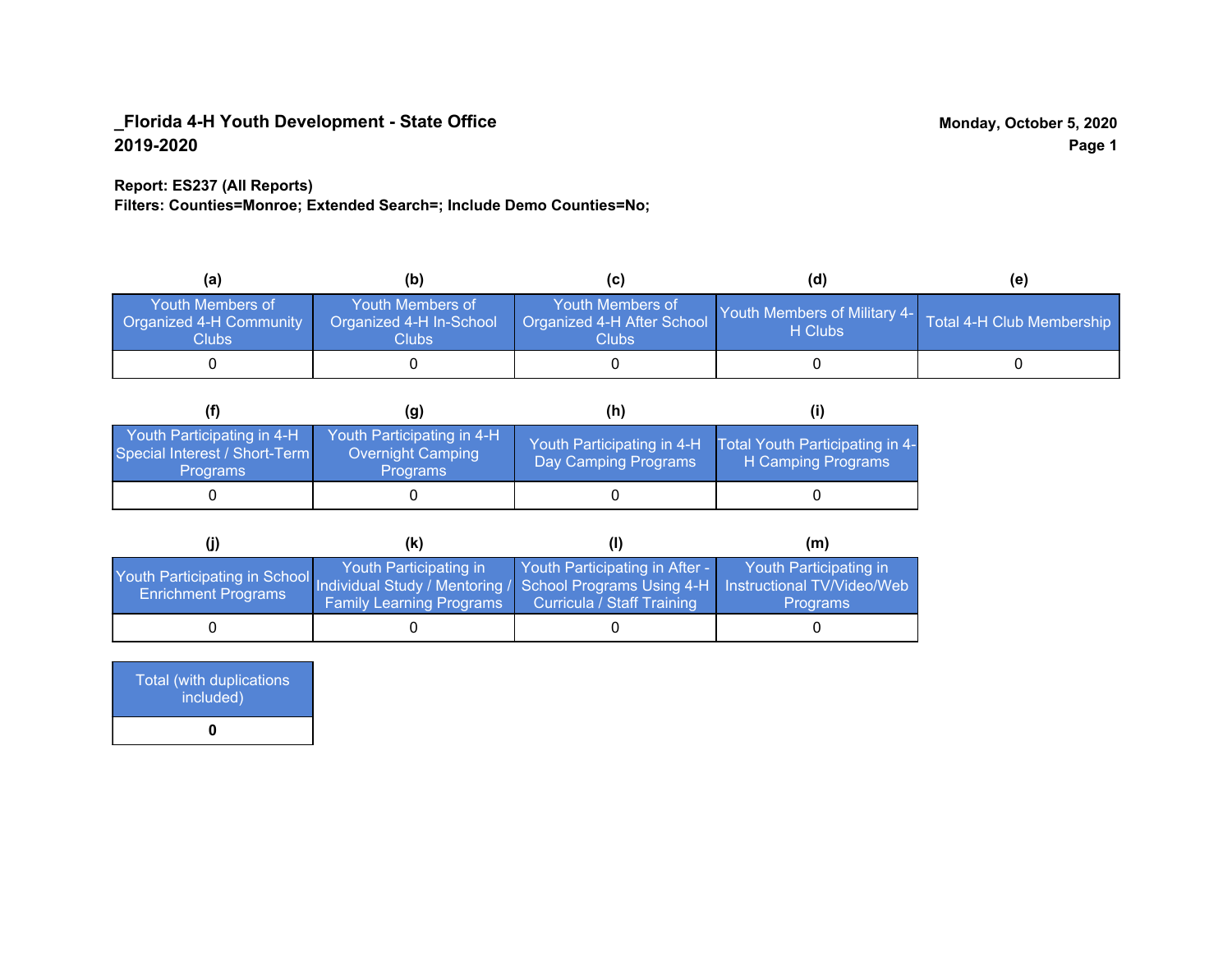**Report: ES237 (All Reports)**

**Filters: Counties=Monroe; Extended Search=; Include Demo Counties=No;**

## **School Grade (duplications eliminated)**

| <b>Kinder</b> | ⊟1st | ∣ 2nd | ⊟3rd | $-4th$ | $-5th$ | 6th | 7th | $\vert$ 8th | 9th |  |  | 10th 11th 12th Post HS Not in School Special Total |  |
|---------------|------|-------|------|--------|--------|-----|-----|-------------|-----|--|--|----------------------------------------------------|--|
|               |      |       |      |        |        |     |     |             |     |  |  |                                                    |  |

# **Gender of 4-H Youth Participants (duplications eliminated)**

| Male | Female | Total |
|------|--------|-------|
|      |        |       |

# **Place of Residence of 4-H Youth Participants (duplications eliminated)**

| ∣ Farm | Towns of under 10,000 and<br>⊾rural non-farm \ | Towns and cities (10,000-<br>$\sqrt{50,000}$ , and their suburbs | Suburbs of cities of over<br>50,000 | Central cities of over 50,000 | Total |
|--------|------------------------------------------------|------------------------------------------------------------------|-------------------------------------|-------------------------------|-------|
|        |                                                |                                                                  |                                     |                               |       |

## **Total 4-H Youth Participants (duplications eliminated)**

**Total** 

**<sup>0</sup> Note: The four totals on this page should all match.**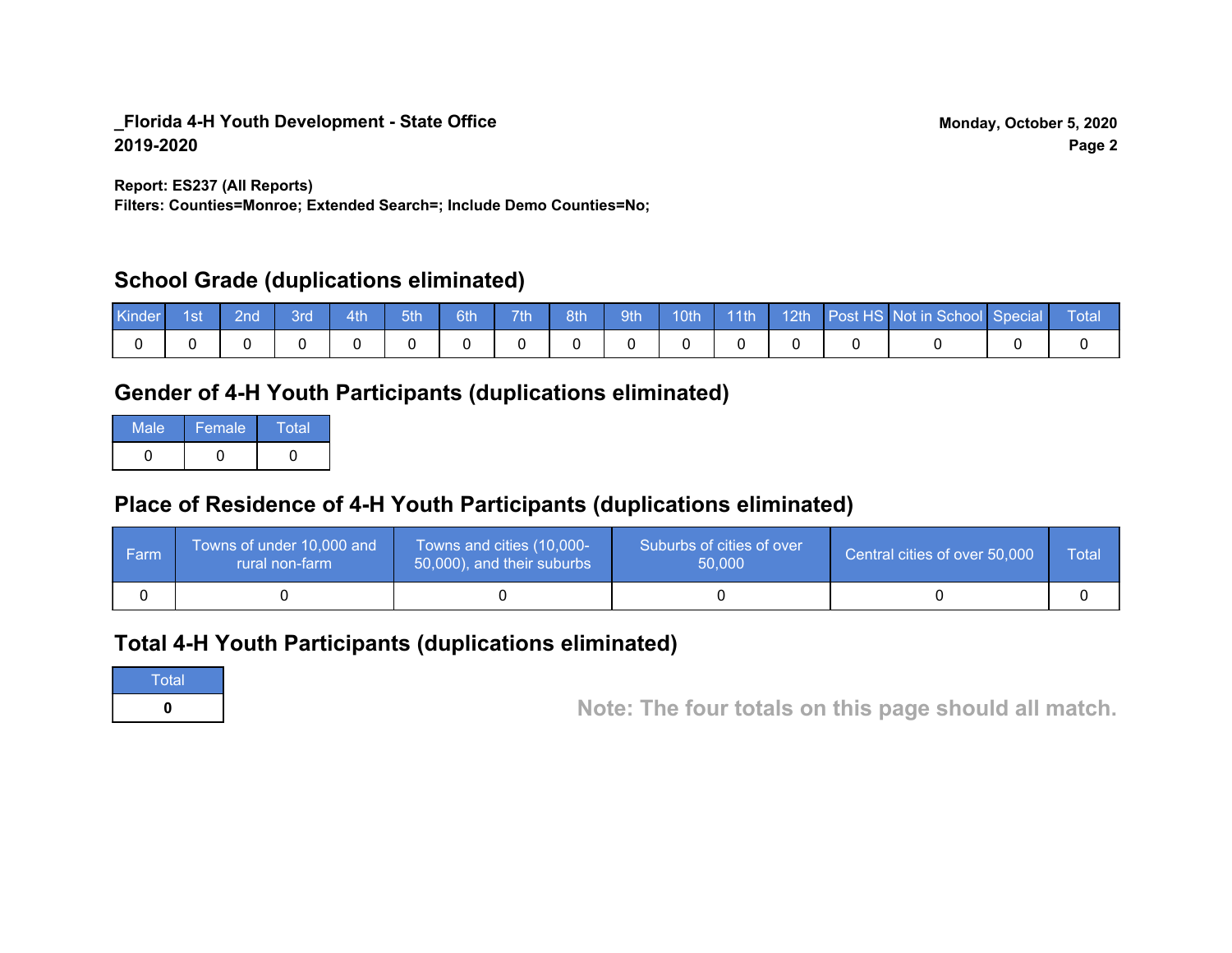#### **Report: ES237 (All Reports)**

**Filters: Counties=Monroe; Extended Search=; Include Demo Counties=No;**

| <b>ETHNICITY</b>       | <b>TOTAL YOUTH</b> |
|------------------------|--------------------|
| Hispanic or Latino     | 0                  |
| Not Hispanic or Latino | $\Box$             |

Directions: Type in the appropriate numbers for your project. Ethnicity is separate from race. YOu should indicate an ethnicity category for each participant and all racial categories that apply to each participant (i.e. a participant of more than one race would be recorded in each applicable racial category). Ideally, your total participants should equal the total of numbers in your ethicity section. Totals of racial categories will be equal to or greater than your total participants if they all report racial information.

4-H Youth Participants: Any youth taking part in programs provided as a result of action by extension personnel (professional. Paraprofessional. And volunteer). This includes youth participation in programs conducted through 1862, 1890, and 1994 land-grant universities, EFNEP, urban gardening, and other programs that may not actually use the 4-H name and emblem with participants.

| <b>RACE</b>                               | <b>TOTAL YOUTH</b> |
|-------------------------------------------|--------------------|
| American Indian or Alaskan Native         | O                  |
| Asian                                     | 0                  |
| <b>Black or African American</b>          | U                  |
| Native Hawaiian or other Pacific Islander | 0                  |
| White                                     | 0                  |
| Youth Indicating More Than One Race       | 0                  |
| <b>Undetermined</b>                       | 0                  |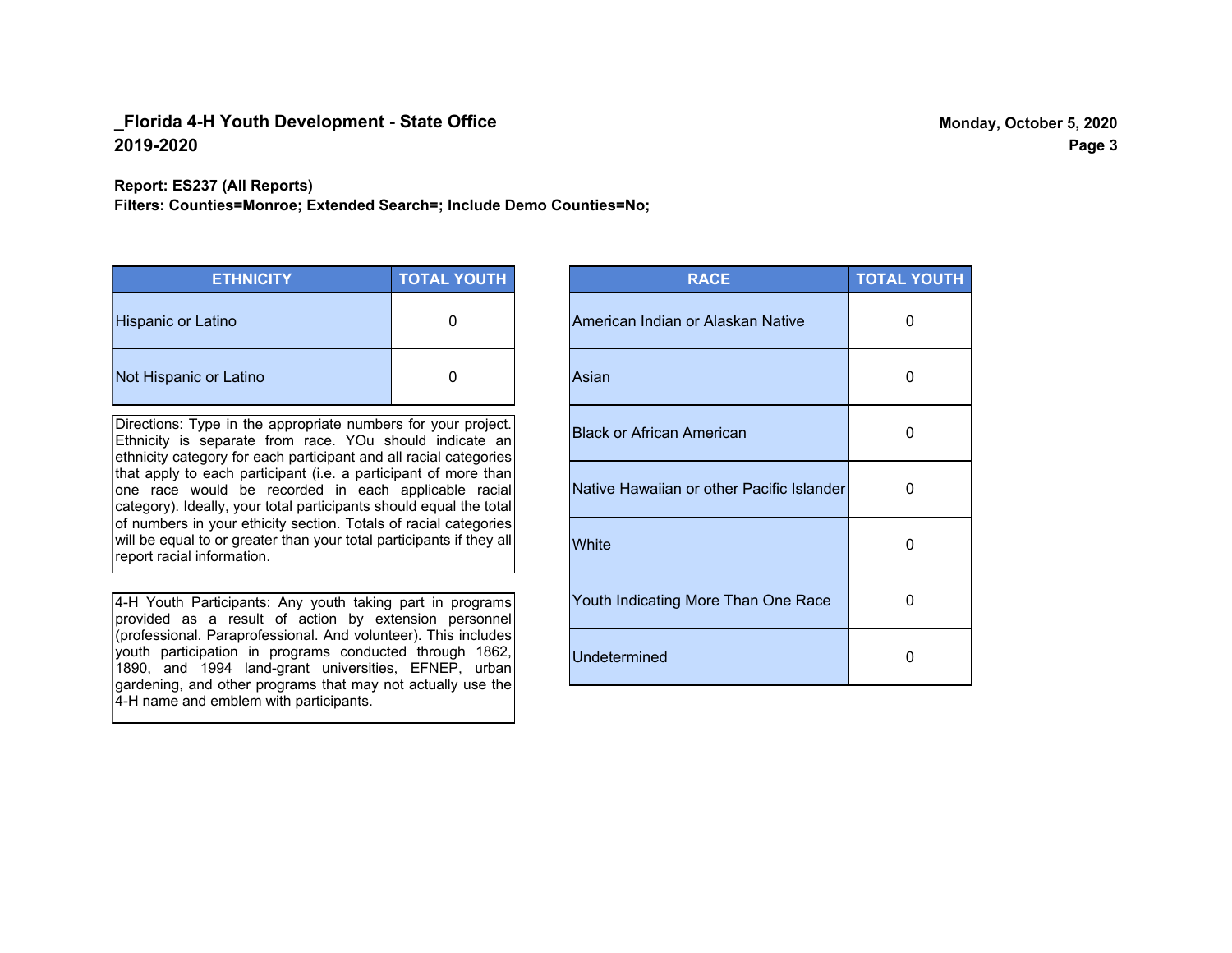**Report: ES237 (All Reports)**

**Filters: Counties=Monroe; Extended Search=; Include Demo Counties=No;**

| <b>Total Number of</b><br><b>Adult Volunteers</b> | <b>Total Number of</b><br><b>Youth Volunteers</b> | Total |
|---------------------------------------------------|---------------------------------------------------|-------|
|                                                   |                                                   |       |

Adult Volunteer: Unpaid support for the 4-H program by an individual beyond high school age.

Youth Volunteer: Unpaid support for the 4-H program by a person who has not yet graduated from high school.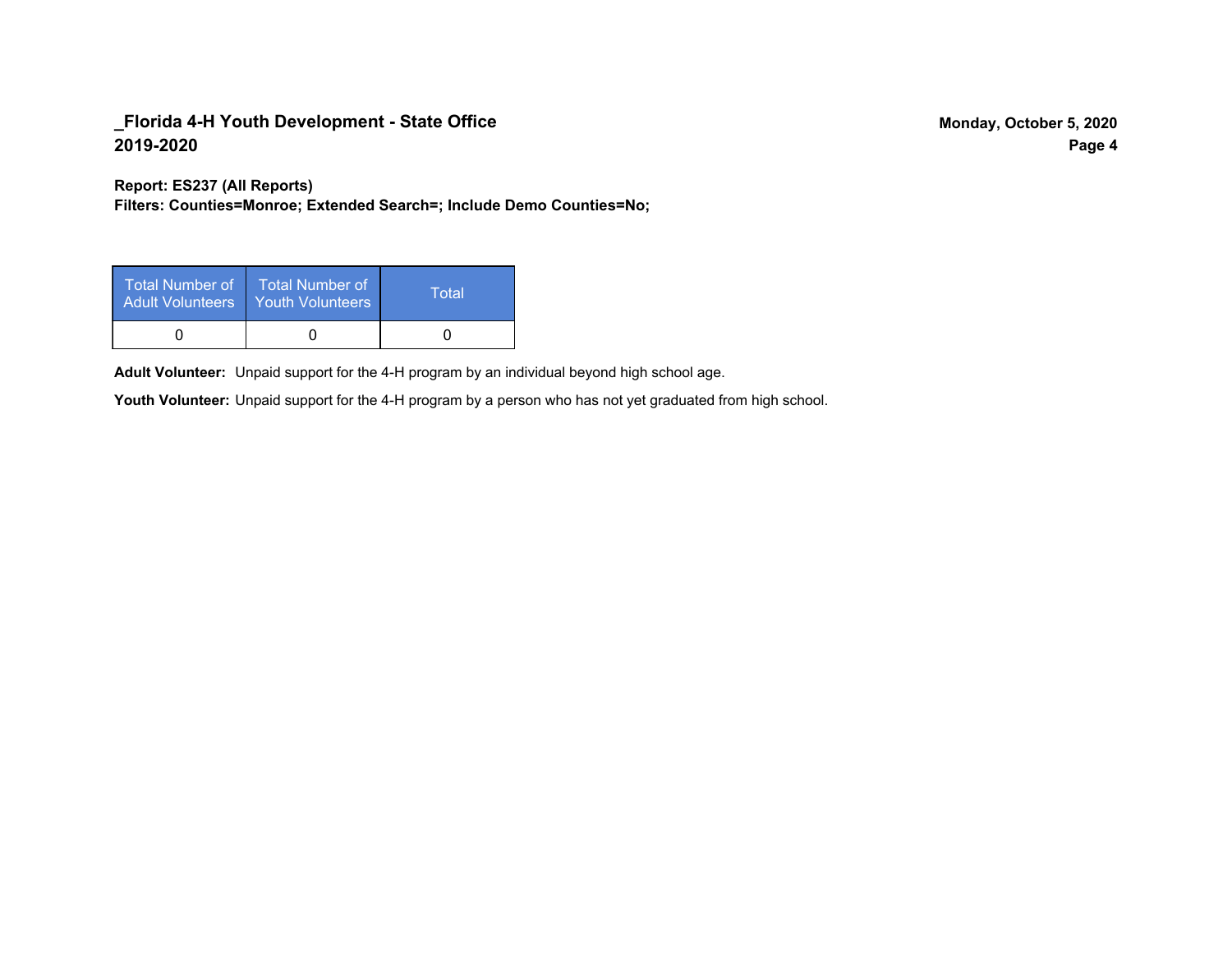0

#### **Filters: Counties=Monroe; Extended Search=; Include Demo Counties=No; Report: ES237 (All Reports)**

# **Ag in the Classroom** : Agriculture Awareness 0 \_School Enrichment - Agriculture Awareness 0 \_School Enrichment - Pizza Garden 0 0 **Animals** (4-H Cloverbuds- ANIMALS & PETS)-retired project 0 (CAGED BIRDS) Retired Project 0 (GOATS) Retired Project 0 (GOATS-Pygmy) Retired Project 0 (HORSE -Advanced Horsemanship) Retired Project 0 (HORSE -Horsemanship Science) Retired Project 0 (LLAMAS AND ALPACAS)-retired project 0 (POCKET PETS) Retired Project 0 ANIMAL SCIENCES 0 BEEF 0 CATS 0 DAIRY CATTLE 0 DOGS 0 GOATS (Dairy) 0 GOATS (Meat) 0 HORSE 0 HORSE (Horseless Horse) 0 PETS 0 POULTRY 0 RABBITS 0

| <b>Biological Sciences</b>                            |          |
|-------------------------------------------------------|----------|
| (4-H Cloverbuds-SCIENCE & TECHNOLOGY) Retired Project | $\Omega$ |
| (Marine/Aquatic-AQUARIUMS) Retired Project            | $\Omega$ |
| (Marine/Aquatic-WETLANDS) Retired Project             | $\Omega$ |
| (Sciences-WINGS) Retired Project                      | $\Omega$ |
| (Wildlife - Bats) Retired Project                     | $\Omega$ |
| (Wildlife - Butterflies- WINGS) Retired Project       | 0        |

sheep to the control of the control of the control of the control of the control of the control of the control of the control of the control of the control of the control of the control of the control of the control of the SWINE 0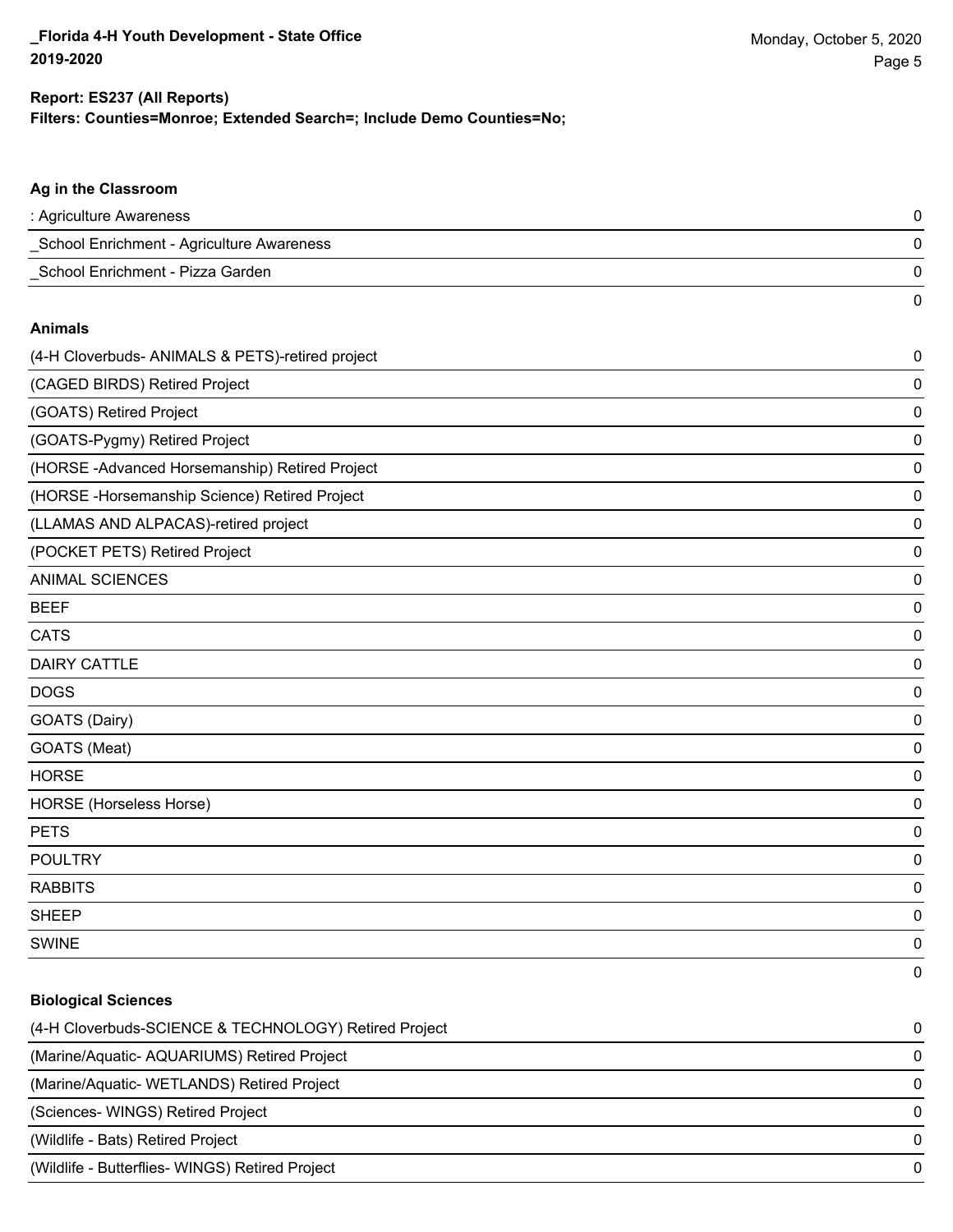# **Report: ES237 (All Reports)**

**Filters: Counties=Monroe; Extended Search=; Include Demo Counties=No;**

| (Wildlife- BLUEBIRDS) Retired Project                     | $\pmb{0}$   |
|-----------------------------------------------------------|-------------|
| : ABCs of ENTOMOLOGY                                      | $\pmb{0}$   |
| : Entomology-Apiary/Beekeeping                            | $\pmb{0}$   |
| : Meat Sciences                                           | $\pmb{0}$   |
| : Natural Sciences                                        | $\pmb{0}$   |
| School Enrichment - Embryology                            | $\pmb{0}$   |
| School Enrichment- Natural Sciences                       | $\pmb{0}$   |
| <b>INSECTS (ENTOMOLOGY)</b>                               | $\pmb{0}$   |
| MARINE SCIENCE AND AQUATIC SCIENCES                       | $\pmb{0}$   |
| <b>SCIENCE DISCOVERY</b>                                  | $\pmb{0}$   |
| <b>VETERINARY SCIENCE</b>                                 | $\pmb{0}$   |
|                                                           | 0           |
| <b>Civic Engagement</b>                                   |             |
| (4-H Cloverbuds- CITIZENSHIP)-retired project             | 0           |
| (Citizenship-INTERGENERATIONAL) Retired Project           | $\pmb{0}$   |
| <b>CITIZENSHIP</b>                                        | $\pmb{0}$   |
| CITIZENSHIP-COMMUNITY SERVICE                             | $\pmb{0}$   |
| CULTURAL AND GLOBAL EDUCATION                             | $\pmb{0}$   |
|                                                           | $\mathbf 0$ |
| <b>Communications and Expressive Arts</b>                 |             |
| (4-H Cloverbuds- COMMUNICATIONS) Retired Project          | 0           |
| (4-H Cloverbuds- VISUAL-LEISURE ARTS) Retired Project     | $\pmb{0}$   |
| (FILMMAKING) Retired Project                              | $\pmb{0}$   |
| (LEISURE ARTS- Arts & Crafts) Retired Project             | $\pmb{0}$   |
| (Leisure Arts- COLLECTIBLES) Retired Project              | $\pmb{0}$   |
| (PHOTOGRAPHY) Retired Project                             | $\pmb{0}$   |
| (PUBLIC SPEAKING) Retired Project                         | $\pmb{0}$   |
| (VISUAL ARTS) Retired Project                             | $\pmb{0}$   |
| School Enrichment - 4-H Tropicana Public Speaking Program | $\pmb{0}$   |
| <b>COMMUNICATIONS AND PUBLIC SPEAKING</b>                 | $\pmb{0}$   |
| <b>EXPRESSIVE ARTS</b>                                    | $\pmb{0}$   |
| <b>VISUAL ARTS</b>                                        | $\pmb{0}$   |
|                                                           | $\pmb{0}$   |
| <b>Community / Volunteer Service</b>                      |             |

(Citizenship-PUBLIC ADVENTURES) Retired Project 0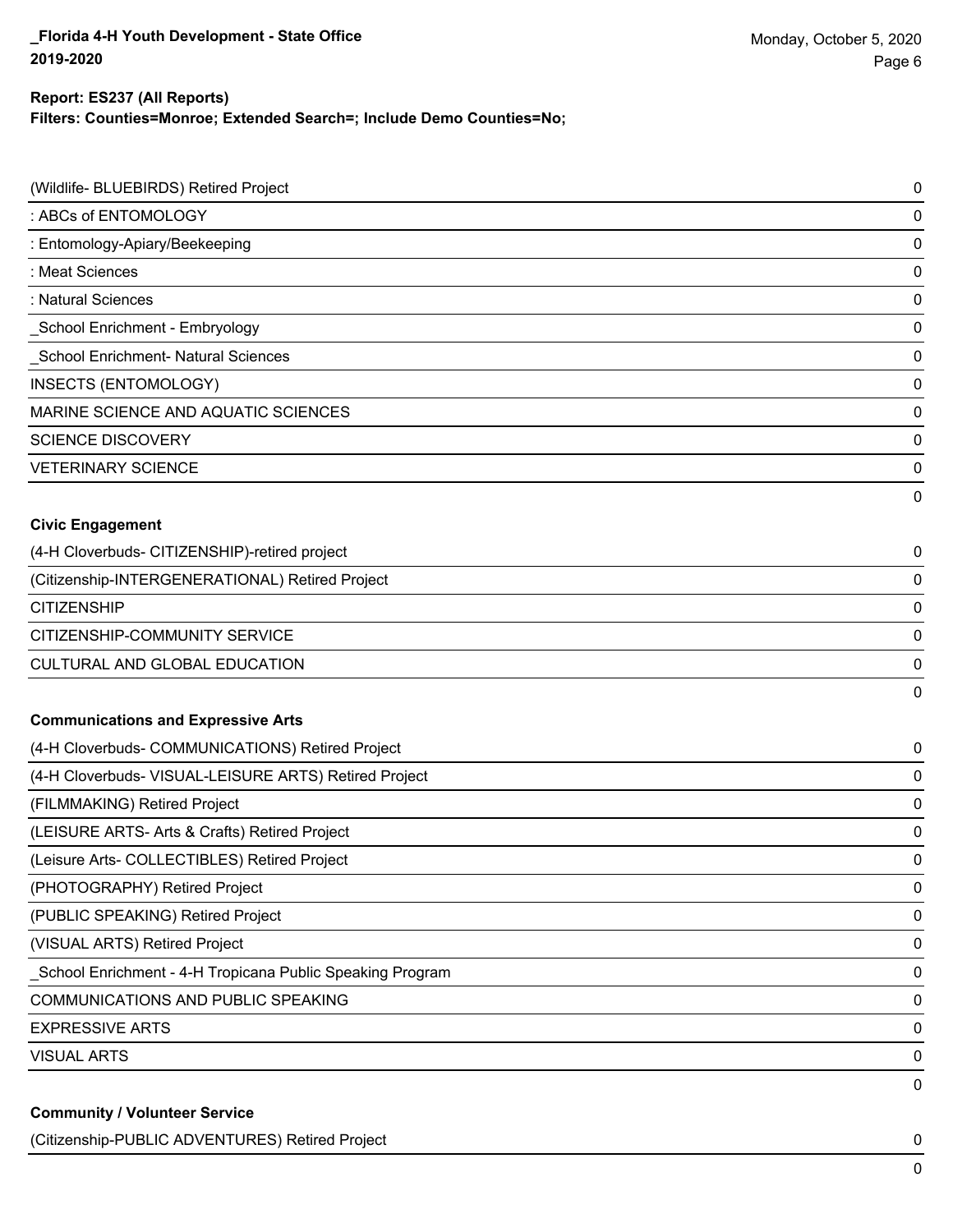**Consumer and Family Science**

#### **Filters: Counties=Monroe; Extended Search=; Include Demo Counties=No; Report: ES237 (All Reports)**

| (CHILD DEVELOPMENT Babysitting) Retired Project<br>(Clothing - SELECTION) Retired Project<br>(Clothing - SEWING) Retired Project<br>(Clothing-Sewing- QUILTING) Retired Project<br>(CONSUMER EDUCATION AND SHOPPING) Retired Project | 0<br>0<br>0<br>0<br>0 |
|--------------------------------------------------------------------------------------------------------------------------------------------------------------------------------------------------------------------------------------|-----------------------|
|                                                                                                                                                                                                                                      |                       |
|                                                                                                                                                                                                                                      |                       |
|                                                                                                                                                                                                                                      |                       |
|                                                                                                                                                                                                                                      |                       |
|                                                                                                                                                                                                                                      |                       |
| (Human Development - Talking with TJ) Retired Project                                                                                                                                                                                | 0                     |
| (HUMAN DEVELOPMENT) Retired Project                                                                                                                                                                                                  | 0                     |
| (Human Development-CHOICES) Retired Project                                                                                                                                                                                          | 0                     |
| (Money Management - FINANCIAL CHAMPIONS) Retired Project                                                                                                                                                                             | 0                     |
| : Consumer Choices Event                                                                                                                                                                                                             | 0                     |
| 4-H CLOVERBUDS                                                                                                                                                                                                                       | 0                     |
| Animal Science- ALL ABOUT ANIMALS                                                                                                                                                                                                    | 0                     |
| Animal Sciences- LIVESTOCK JUDGING                                                                                                                                                                                                   | 0                     |
| Animals-PETS/SMALL ANIMALS                                                                                                                                                                                                           | 0                     |
| CHILD DEVELOPMENT & CHILD CARE                                                                                                                                                                                                       | 0                     |
| Citizenship-SERVICE LEARNING                                                                                                                                                                                                         | 0                     |
| <b>CLOTHING &amp; SEWING</b>                                                                                                                                                                                                         | 0                     |
| <b>Exploring Farm Animals</b>                                                                                                                                                                                                        | 0                     |
| Hog-n-Ham Project                                                                                                                                                                                                                    | 0                     |
| Marine Science                                                                                                                                                                                                                       | 0                     |
| <b>MONEY MANAGEMENT</b>                                                                                                                                                                                                              | 0                     |
| Performing Arts-DANCE/MOVEMENT                                                                                                                                                                                                       | 0                     |
| Pet Pals                                                                                                                                                                                                                             | 0                     |
| Plant Pals, K-3 (5-8 yrs)                                                                                                                                                                                                            | 0                     |
| test                                                                                                                                                                                                                                 | 0                     |
| Wildlife - Birds                                                                                                                                                                                                                     | 0                     |
|                                                                                                                                                                                                                                      | 0                     |
| <b>Environmental Education / Earth Sciences</b>                                                                                                                                                                                      |                       |
| (4-H Cloverbuds- ENVIRONMENT-Earth Sciences) Retired Project                                                                                                                                                                         | 0                     |
| : Recycling                                                                                                                                                                                                                          | 0                     |
| : Water Education                                                                                                                                                                                                                    | 0                     |
| School Enrichment - Project Learning Tree                                                                                                                                                                                            | 0                     |
| School Enrichment- Environmental Sciences                                                                                                                                                                                            | 0                     |
| <b>EARTH SCIENCES</b>                                                                                                                                                                                                                | 0                     |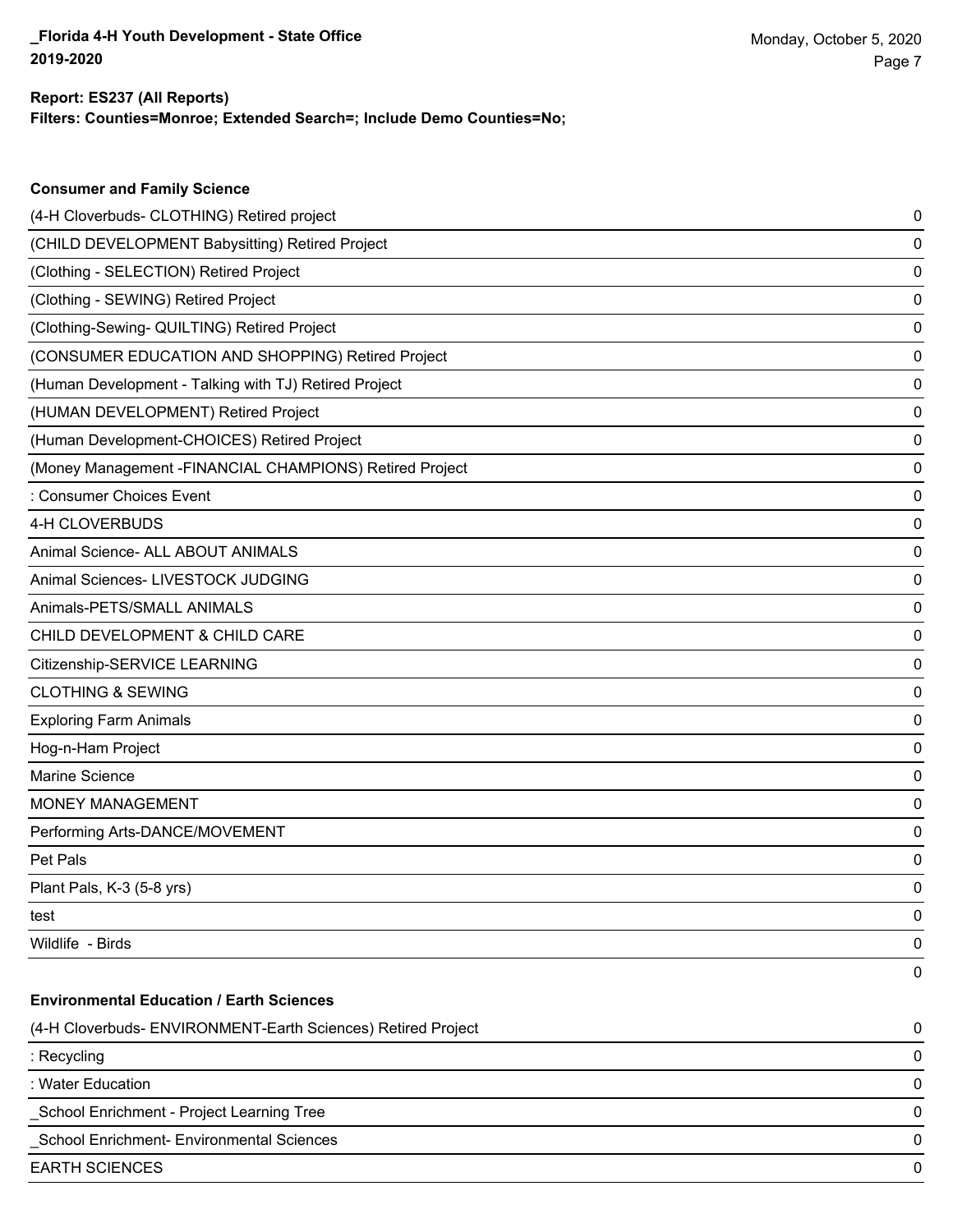**Filters: Counties=Monroe; Extended Search=; Include Demo Counties=No;**

| <b>ENERGY</b>                  | 0        |
|--------------------------------|----------|
| <b>ENVIRONMENTAL SCIENCES</b>  | 0        |
| <b>FORESTRY</b>                | 0        |
| <b>OUTDOOR EDUCATION</b>       | 0        |
| SOIL AND WATER SCIENCES        | 0        |
| <b>SPORTFISHING</b>            | 0        |
| SS - SHOOTING SPORTS           | 0        |
| <b>SS-ARCHERY</b>              | 0        |
| SS-HUNTING 10y/o               | 0        |
| SS-MUZZLELOADING 12y/o         | 0        |
| SS-RIFLE, AIR                  | $\Omega$ |
| SS- RIFLE, SMALL BORE          | 0        |
| SS-SHOTGUN 10y/o               | 0        |
| <b>WILDLIFE &amp; HABITATS</b> | 0        |
|                                | 0        |
| <b>Foods and Nutrition</b>     |          |

# (4-H Cloverbuds- FOODS & NUTRITION) Retired Project 0 (Food - SPORTS NUTRITION) Retired Project 0 (FOOD AND FOOD PRESERVATION SCIENCES) Retired Project 0 (FOOD PREP AND COOKING) Retired Project 0 (Food Prep- BREADS & BREADMAKING) Retired Project 0 (Food Prep- DAIRY FOODS) Retired Project 0 (Food Prep- MICROWAVE MAGIC) Retired Project 0 (Food Science- FOOD PRESERVATION) Retired Project 0 \_School Enrichment - Up for the Challenge 0 \_School Enrichment - YUM 0 \_School Enrichment - YUMMEE 0 \_School Enrichment- Nutrition 0 FOOD & NUTRITION 0 0

#### **Health**

| (Health-HEALTH ROCKS) Retired Project       | 0 |
|---------------------------------------------|---|
| (HEALTH: PHYSICAL ACTIVITY) Retired Project | 0 |
| : Healthy Living                            | 0 |
| PERSONAL WELL BEING                         | 0 |
|                                             | 0 |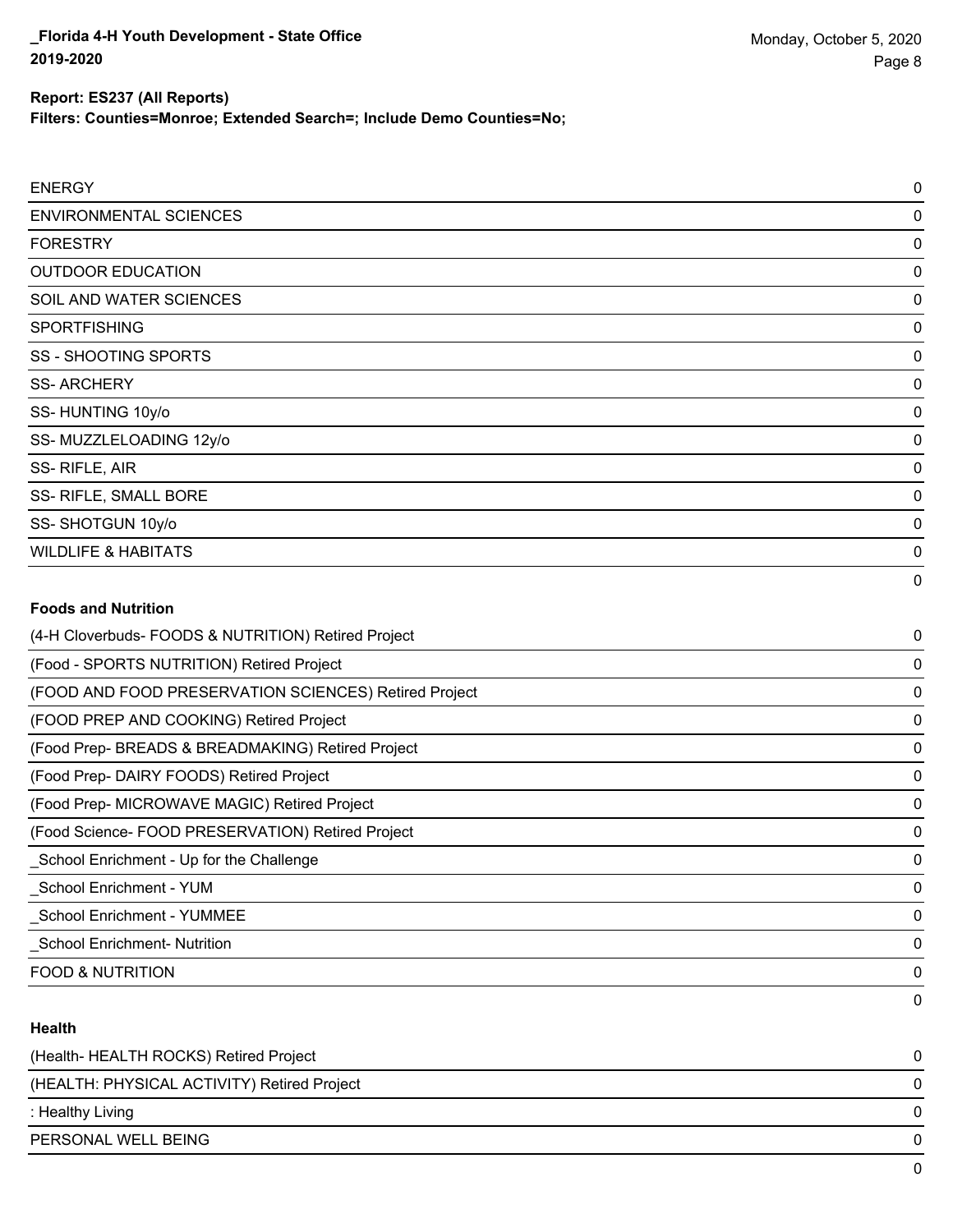#### **Report: ES237 (All Reports)**

**Filters: Counties=Monroe; Extended Search=; Include Demo Counties=No;**

| <b>Leadership and Personal Development</b>                 |   |
|------------------------------------------------------------|---|
| (4-H Cloverbuds- LEADERSHIP) Retired Project               | 0 |
| (4-H Cloverbuds_DISCOVERY Projects) Retired Project        | 0 |
|                                                            |   |
| (Home Environment- CHANGING SPACES) Retired Project        | 0 |
| (Plant Sciences - Mowing for Money) Retired Project        | 0 |
| (Workforce Prep- CAREER DEVELOPMENT) Retired Project       | 0 |
| (Workforce Prep- ENTREPRENEURSHIP) Retired Project         | 0 |
| : Character Education                                      | 0 |
| : Personal Development                                     | 0 |
| <b>EXPLORING 4-H</b>                                       | 0 |
| <b>LEADERSHIP DEVELOPMENT</b>                              | 0 |
| <b>WORKPLACE PREPARATION</b>                               | 0 |
|                                                            | 0 |
| <b>Personal Safety</b>                                     |   |
| (Health and Safety- ATV SAFETY) Retired Project            | 0 |
| (Health- EMERGENCY PREPARDNESS) Retired Project            | 0 |
| <b>ATV SAFETY</b>                                          | 0 |
| <b>SAFETY</b>                                              | 0 |
|                                                            | 0 |
| <b>Physical Sciences</b>                                   |   |
| (ASTRONOMY) Retired Project                                | 0 |
| : Weather and Climate                                      | 0 |
| <b>AEROSPACE</b>                                           | 0 |
|                                                            | 0 |
| <b>Plant Science</b>                                       |   |
| (4-H Cloverbuds- PLANT SCIENCES-Gardening) Retired Project | 0 |
| (GROWING CITRUS) Retired Project                           | 0 |
| (Plant Sciences-GARDENING) Retired Project                 | 0 |
| (Plants - Gardening - FLOWERS) Retired Project             | 0 |
| (Plants - Gardening - VEGETABLES) Retired Project          | 0 |
|                                                            |   |

(Plants -Gardening-CONTAINER GARDENING) Retired Project 0

\_School Enrichment- Gardening and Plants 0

GARDENING AND PLANTS ON A SERIES AND SERIES OF A SERIES OF A SERIES OF A SERIES OF A SERIES OF A SERIES OF A SERIES OF A SERIES OF A SERIES OF A SERIES OF A SERIES OF A SERIES OF A SERIES OF A SERIES OF A SERIES OF A SERIE

GARDENING AND PLANTS: JR MASTER GARDENER 0